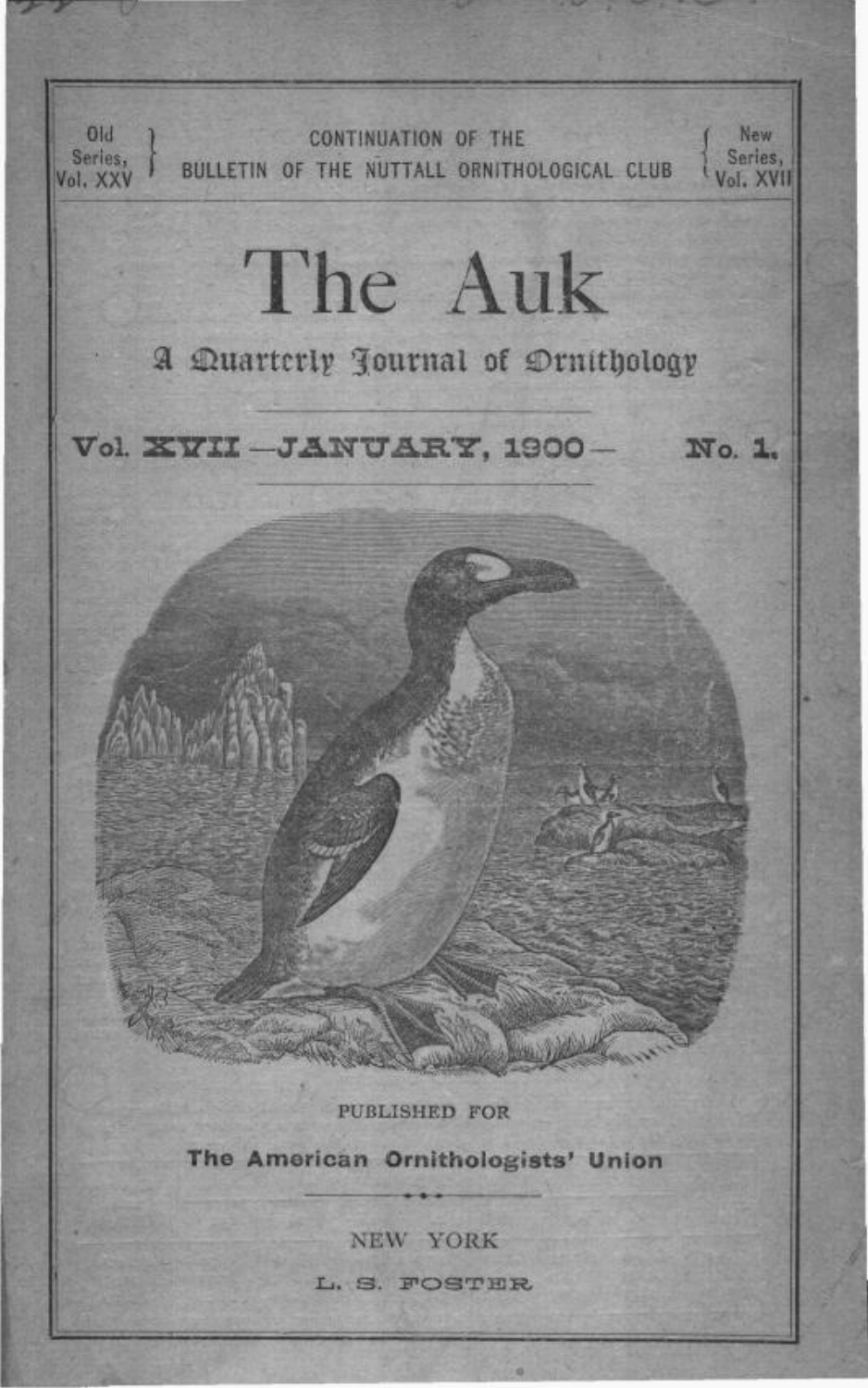## CONTENTS.

PAGE

| THE LITTLE BLACK RAIL. By J. A. Allen. (Plate L.).                                                                                                         |    |
|------------------------------------------------------------------------------------------------------------------------------------------------------------|----|
| <b>TOTAL</b><br>and the second design to the con-                                                                                                          |    |
| THE RUFOUS HUMMINGBIRDS OF CAFE DISAPPOINTMENT. By William H. Kobbe. .<br>ON THE PERFECTED PLUMAGE OF THE KING EIDER (Samateria spectabilis). By Arthur H. |    |
| Norton.<br>All control of the control of<br>contact the first and the second fact                                                                          | 15 |
| RANGES OF Hylocichla fuscescens AND Hylocichla fuscescens salicicola IN NORTH AMERICA.<br>By Reginald Heber Howe, Jr.                                      |    |
| A REAL PROPERTY AND REAL                                                                                                                                   | 19 |
| A NEW WEEN FROM ALASKA, By Harry C. Oberholter.                                                                                                            | 25 |
| NEW SPECIES, ETC., OF AMERICAN BIRDS. - V. CORVIDE. (Concluded.) By Robert Ridgway.                                                                        | 27 |
| NEW SPECIES, RTC., OF AMERICAN BIRDS. - VI. FRINGILLIDE. (Supplement.) By Robert<br>Ridgeouy. The common the state of the common the                       |    |
| THE CONDITIONS GOVERNING BIRD LIFE IN ARIZONA. By Herbert Brown.                                                                                           | 29 |
| THE MOULT OF NORTH AMERICAN TETRAONIDE (QUALLS, PARTRIDGES, AND GROUSE). By<br>fonathan Dwight, Jr., M.D.                                                  | 30 |
| REPORT OF THE A. O. U. COMMITTEE ON PROTECTION OF NORTH AMERICAN BIRDS. By<br>Witmer Stone.                                                                | 34 |
| and back and the man of the second                                                                                                                         | 当社 |
| SEVENTEENTH CONGRESS OF THE AMERICAN ORNITHOLOGISTS' UNION. By John H. Sage.                                                                               | 58 |
|                                                                                                                                                            |    |

- NERAL NOTES. -- A Rare Record for Eastern Long Island, 63; Some Notes on the Herring Gull (Larne argentatus), 63; The Occurrence of the Egyptian Goose in North America, 64; The Occurrence of Steller's Eider (*Encientation*
- RECENT LITERATURE Merriam's Biological Survey of Mount Shasta, 73; Palmer's 'The Avifauna of Pribliof Islands,' 74; Howe and Sturtevant's 'Birds of Rhode Island,' 76; Newton's 'Dictionary of Birds,' 77; Cory's 'The Bird

NOTES AND Nuws. -- Obituary -- Dr. Elliott Coues, 91; Dr. D. Webster Prentiss, 91; W. W. Colburn, 92; A Research Fund for Ornithology, 92; New Publications, 93; Ornithological Journals, 93; Bird Destruction for Millinery P

'THE AUK,' published as the Organ of the AMERICAN ORNITHOLOGISTS' UNION, Is edited by Dr. J. A. ALLEN, with the assistance of Mr. FRANK M. СНАРМАН.

TERMS :- \$3.00 a year, including postage, strictly in advance. Single numbers, 75 cents. Free to Honorary Members, and to Active and Associate Members of the A.O.U. not in arrears for dues.

Subscriptions and Advertisements should be addressed to the publisher, L. S. FOSTER, 33 PINE STREET, NEW YORK, N. Y. Foreign Subscribers may obtain 'THE AUK' through GURNEY AND JACKSON, I PATERNOSTER ROW, LONDON.

All articles and communications intended for publication, and all books and publications for notice, should be sent to Dr. J. A. ALLEN, AMERICAN MUSEUM OF NATURAL HISTORY, CENTRAL PARK, NEW YORK CITY.

#### AUTHORS' SEPARATES.

Authors of general articles will receive 25 separates of their articles gratis Additional copies may be ordered, if desired, but such orders must always accompany the manuscript. The prices of separates are as follows:

| No. of<br>copies.<br>50<br>75<br>100 | Number of pages of article. |                        |                        |              |                                |                           |                           |                        |  |  |  |
|--------------------------------------|-----------------------------|------------------------|------------------------|--------------|--------------------------------|---------------------------|---------------------------|------------------------|--|--|--|
|                                      |                             |                        | $\mathbf{s}$           | 12           | 16                             | $^{24}$                   | 32                        | and<br>Title           |  |  |  |
|                                      | 90.8<br><b>CO.1</b><br>1.15 | \$1.35<br>1.50<br>1.65 | \$2.25<br>2,40<br>2.65 | 2.95<br>3.15 | $$2.70$ \$3.80<br>4:00<br>4.20 | $$6.00 -$<br>6.50<br>7.00 | 37.20<br>$7 - 75$<br>8.00 | \$1.00<br>1.35<br>1.50 |  |  |  |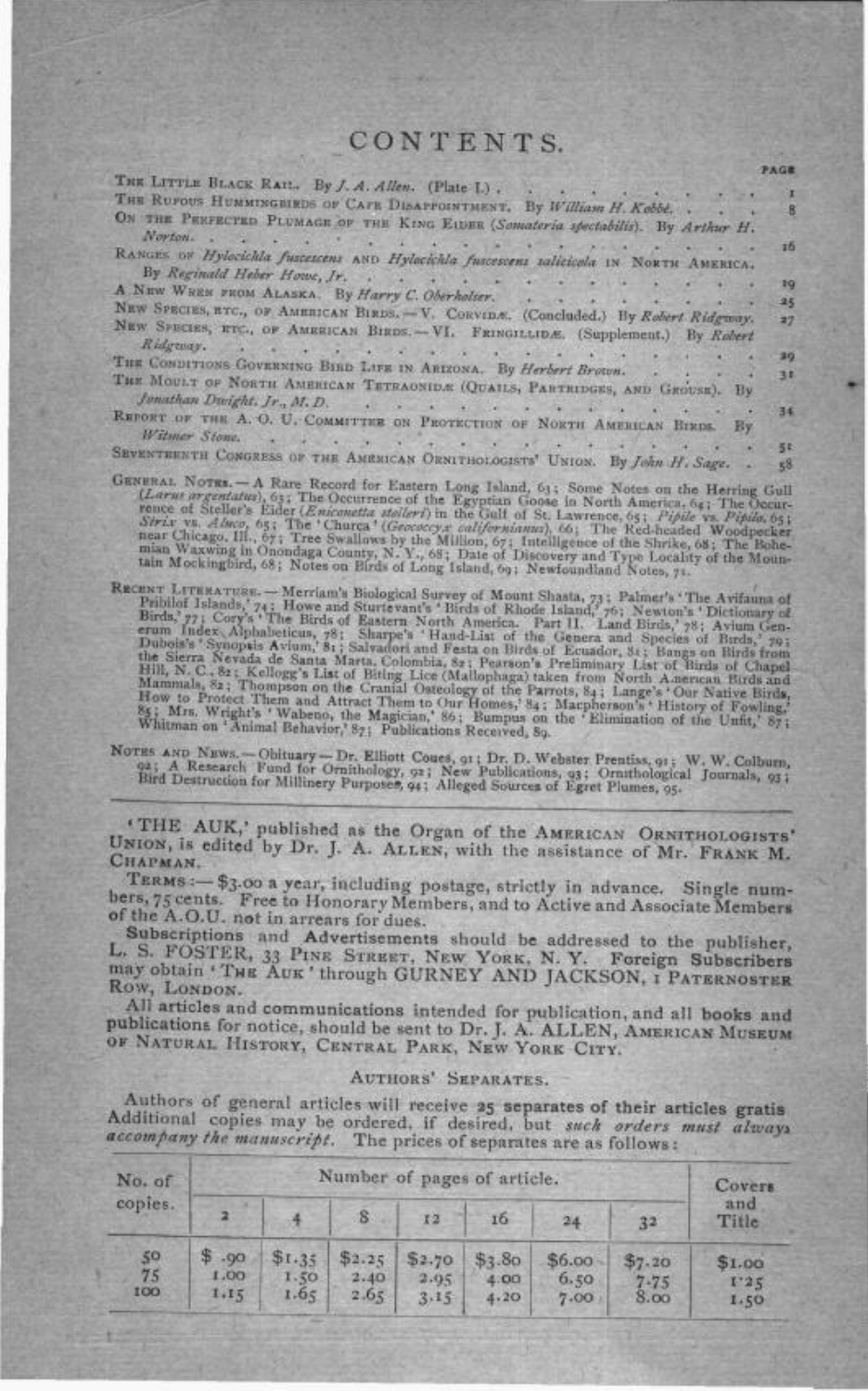OLD SERIES,  $\{$  CONTINUATION OF THE  $\{$  NEW SERIES,  $V_{\text{OL}}$ , XXV.  $\}$  BULLETIN OF THE NUTTALL ORNITHOLOGICAL CLUB.  $\{$  VOL. XVII.

# The Auk

## A Quarterly Journal of Drnithology

EDITOR J. A. ALLEN

ASSOCIATE EDITOR, FRANK M. CHAPMAN

化甲乙烯医甲基甲基苯甲基 医前置于舌部的第三人称单数

医无神经麻痹 医腹股沟炎 医前鼻下颌骨的第三



**VOLUME XVII** 

PUBLISHED FOR

### The American Ornithologists' Union

NEW YORK L. S. FOSTER 1900

Livis (1970), Suid-Saame (2014 en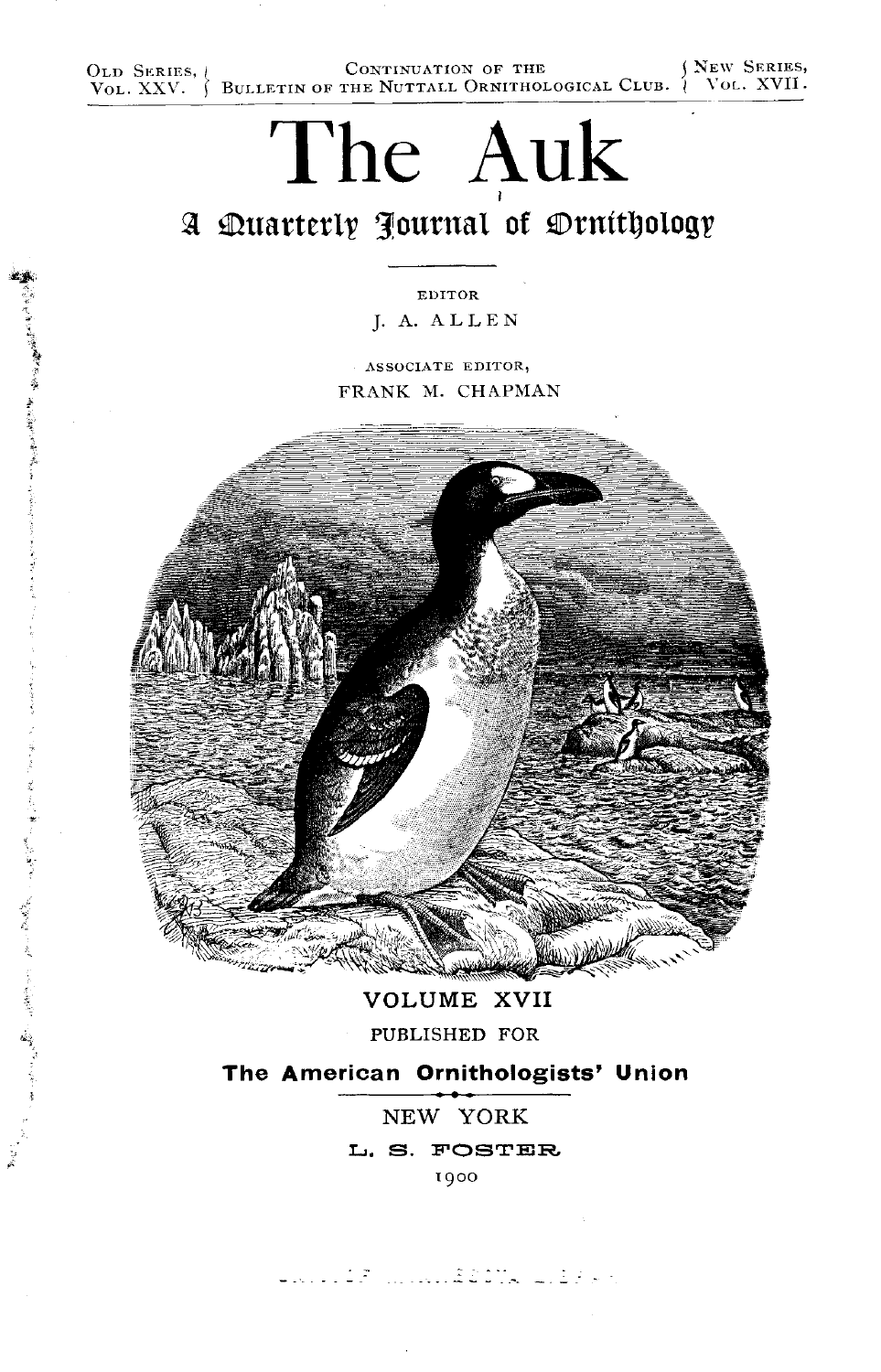## CONTENTS OF VOLUME XVII.

#### NUMBER I.

PAGE.

| THE LITTLE BLACK RAIL. By <i>J. A. Allen.</i> (Plate I.).            |     |
|----------------------------------------------------------------------|-----|
| THE RUFOUS HUMMINGBIRDS OF CAPE DISAPPOINTMENT. By                   |     |
|                                                                      | 8   |
| ON THE PERFECTED PLUMAGE OF THE KING EIDER (Somateria                |     |
| spectabilis). By Arthur H. Norton.                                   | 16. |
|                                                                      |     |
| RANGES OF Hylocichla fuscescens AND Hylocichla fuscescens salicicola |     |
| IN NORTH AMERICA. By Reginald Heber Howe, Jr. .                      | 19. |
| A NEW WREN FROM ALASKA. By Harry C. Oberholser.                      | 25  |
| NEW SPECIES, ETC., OF AMERICAN BIRDS. - V. CORVIDÆ. (COD-            |     |
| cluded.) By <i>Robert Ridgway</i> .                                  | 27  |
| NEW SPECIES, ETC., OF AMERICAN BIRDS. - VI. FRINGILLIDÆ.             |     |
| (Supplement.) By <i>Robert Ridgway</i> . $\ldots$                    |     |
|                                                                      | 29  |
| THE CONDITIONS GOVERNING BIRD LIFE IN ARIZONA. By Her-               |     |
| bert Brown.                                                          | 3I  |
| THE MOULT OF NORTH AMERICAN TETRAONIDE (QUAILS, PAR-                 |     |
| TRIDGES, AND GROUSE). By Jonathan Dwight, Jr., M. D                  | 34  |
| REPORT OF THE A.O. U. COMMITTEE ON PROTECTION OF NORTH               |     |
| AMERICAN BIRDS. By Witmer Stone.                                     |     |
|                                                                      | 51. |
| SEVENTEENTH CONGRESS OF THE AMERICAN ORNITHOLOGISTS'                 |     |
| UNION. By <i>John H. Sage.</i>                                       | 58  |

#### GENERAL NOTES.

A Rare Record for Eastern Long Island, 63; Some Notes on the Herring Gull (*Larus argentatus*), 63; The Occurrence of the Egyptian Goose in North America, 64; The Occurrence of Stel-Egyptian Goose in North America, 64; The Occurrence of Steller's Edder(*Eniconetta stelleri*) in the Gulf of St. Lawrence, 65; The "Churca"<br>*Pipile vs. Pipilo, 65; Strix vs. Aluco*, 65; The "Churca"<br>(*Geococcyx california* Mountain Mockingbird, 68; Notes on Birds of Long Island, 69; Newfoundland Notes, 71.

#### RECENT LITERATURE.

Merriam's Biological Survey of Mount Shasta, 73; Palmer's 'The Avitauna of Pribilof Islands, 74; Howe and Sturtevant's 'Birds of<br>Rhode Island, 76; Newton's 'Dictionary of Birds, 77; Cory's

# 1401315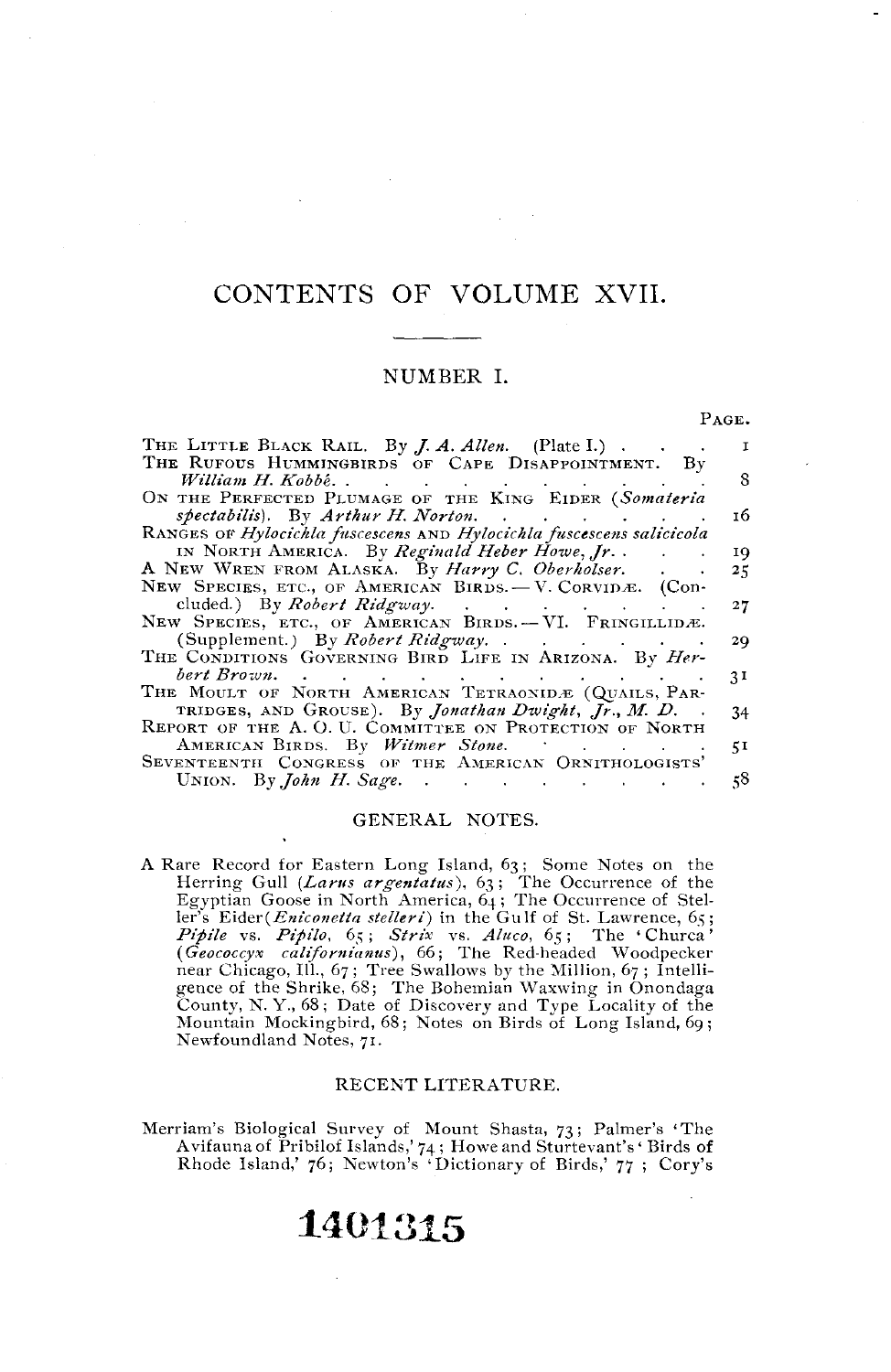'The Birds of Eastern North America. Part II. Land Birds,' 78; Avium Generum Index Alphabeticus, 78; Sharpe's 'Hand-List of the Genera and Species of Birds, 79; Dubois's 'Synopsis Avium,' S1; Salvadori and Festa on Birds of Ecuador, 81; Bangs on Birds from the Sierra Nevada de Santa Marta, Colombia, 82; Pearson's Preliminary List of Birds of Chapel Hill, N. C., 82; Fearson's Freuminary List of Birds of Chaper Fini, N. C., 02;<br>
Kellogg's List of Biting Lice (Mallophaga) taken from North<br>
American Birds and Mammals, 82; Thompson on the Cranial<br>
Absence of the Parrots, 84; Lange's 'Our

#### NOTES AND NEWS.

Obituary, Dr. Elliott Coues, 91; Dr. D. Webster Prentiss, 91; W. W. Colburn, 92; A Research Fund for Ornithology, 92; New Publications, 93; Ornithological Journals, 93; Bird Destruction for Millinery Purposes, 94; Alleged Sources of Egret Plumes, 95.

#### NUMBER II.

 $P_{\text{AGE}}$ 

| THE IVORY-BILLED WOODPECKER IN LOUISIANA. By Geo. E. Beyer.                                                                                                                                                                         | 97  |
|-------------------------------------------------------------------------------------------------------------------------------------------------------------------------------------------------------------------------------------|-----|
| CARE OF NEST AND YOUNG. By Francis H. Herrick. (Plates II                                                                                                                                                                           |     |
| and III.) $\cdots$ $\cdots$ $\cdots$ $\cdots$ $\cdots$ $\cdots$                                                                                                                                                                     | IOO |
| NOTES ON SOME OF THE BIRDS OF BRITISH COLUMBIA. By Allan                                                                                                                                                                            |     |
| $Brooks.$ $\qquad \qquad \ldots$ $\qquad \qquad \ldots$ $\qquad \qquad \ldots$ $\qquad \qquad \ldots$                                                                                                                               | 104 |
| ARGUMENT AGAINST THE BANNER MARK THEORY. By Abbot H.                                                                                                                                                                                |     |
| <i>Thayer</i> expected the contract of the contract of the contract of the contract of the contract of the contract of the contract of the contract of the contract of the contract of the contract of the contract of the contract | 108 |
| DESCRIPTION OF THREE NEW BIRDS FROM ALASKA. By Louis B.                                                                                                                                                                             |     |
|                                                                                                                                                                                                                                     | 113 |
| Bishop, M.D.<br>DESCRIPTION OF A NEW SUBSPECIES OF Meleagris gallopavo AND                                                                                                                                                          |     |
| PROPOSED CHANGES IN THE NOMENCLATURE OF CERTAIN                                                                                                                                                                                     |     |
| NORTH AMERICAN BIRDS. By E. W. Nelson. 120                                                                                                                                                                                          |     |
| A REVIEW OF THE THREE-TOED WOODPECKERS OF NORTH AMERICA.                                                                                                                                                                            |     |
|                                                                                                                                                                                                                                     |     |
| THE MOULT OF THE NORTH AMERICAN TETRAONIDE (QUAILS,                                                                                                                                                                                 |     |
| PARTRIDGES, AND GROUSE). By <i>Jonathan Dwight</i> , <i>Jr.</i> (Plates                                                                                                                                                             |     |
| IV and V.) (Concluded from p. 51.) $\ldots$ $\ldots$ $\ldots$                                                                                                                                                                       | 143 |
| FURTHER NOTES ON LACÉPEDE'S 'TABLEAUX.' By Charles W.                                                                                                                                                                               |     |
|                                                                                                                                                                                                                                     | 166 |

#### GENERAL NOTES.

|  |  |  |  | Note on the Genus <i>Micruria</i> , 168; Some Notes on the Herring |
|--|--|--|--|--------------------------------------------------------------------|
|  |  |  |  | Gull (Larus argentatus), 169; Ring-billed Gull in New Hamp-        |
|  |  |  |  | shire, 160; The Cinnamon Teal in Louisiana, 170; An Interest-      |
|  |  |  |  | ing Hybrid, 170; The Roseate Spoonbill in Kansas, 171; Breeding    |
|  |  |  |  | of the Little Black Rail (Porzana jamaicensis) at Raleigh, North   |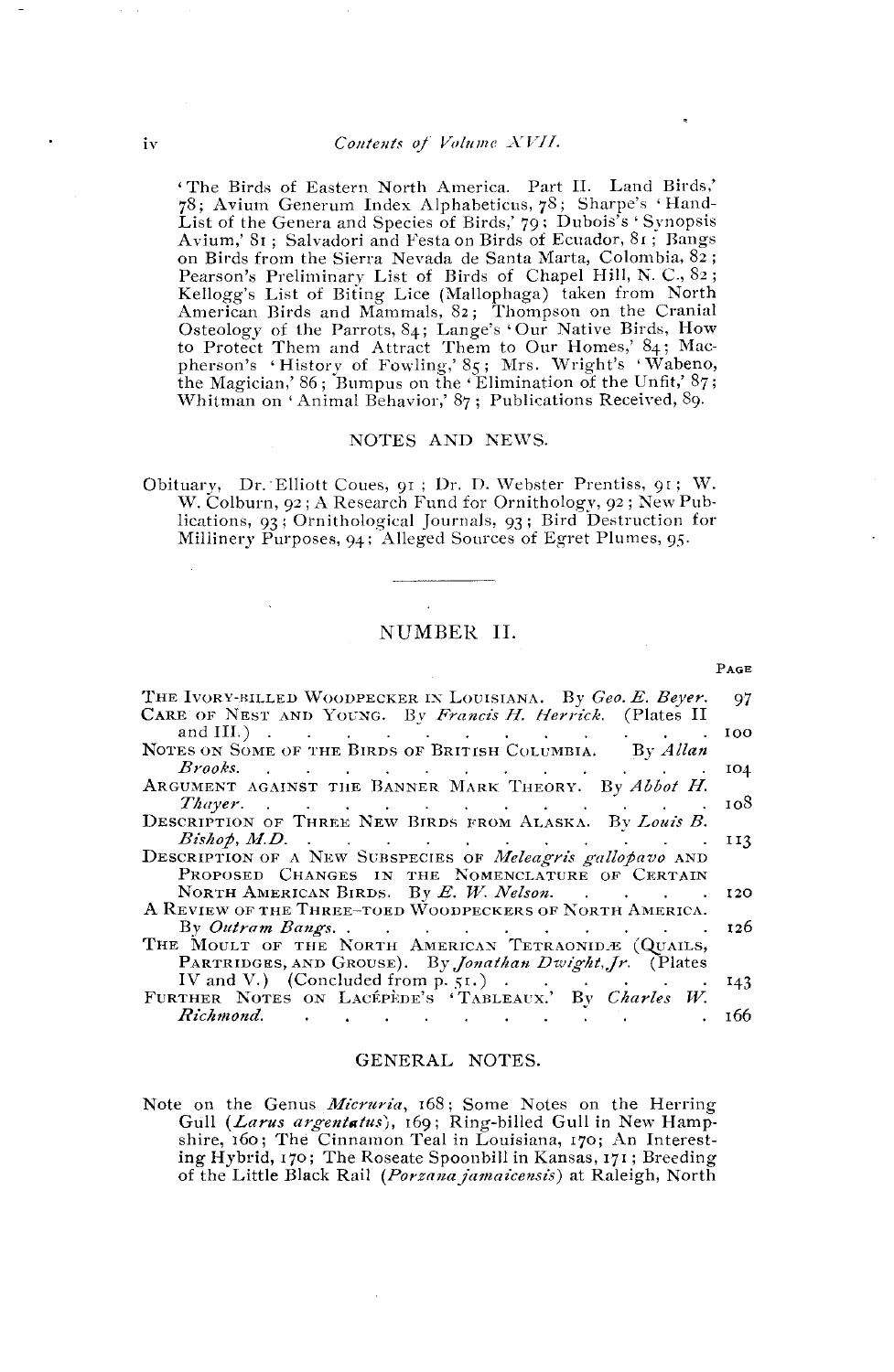$\overline{\mathbf{v}}$ 

Carolina, 171; Breeding of the Little Black Rail (*Porzana jamai*censis) in New Jersey in 1844 and 1845, 172; Occurrence of Tringa fuscicollis in Virginia in Autumn, 172; A Further Note on the Specific name of Falco regulus, 173; The Arctic Three-toed<br>Woodpecker in Beverly, Mass., 173; The Earliest Name for the Roadrunner, 173; The Red-Headed and Other Woodpeckers in Roadrumer, 173; The Red-Headed and Other Woodpeckers in<br>Michigan in Winter, 174; The Flicker Wintering in Montreal, 174;<br>Chuck-will's Widow in Kansas, 175; Oteceris alpestris praticola<br>at Ipswich, Mass., 175; The Red Cros Interesting Bit of Manuscript, 179.

#### RECENT LITERATURE.

Keeler's 'Bird Notes Afield,' 180; Russell on Birds of the Northwest Territory, 181; Loomis on California Water Birds, 182; Stone on Summer Molting Plumage of Certain Ducks, 163; Stone on a New Race of Short-eared Owl, 184; Bangs on Colombian Birds, 184; Chapman on New Birds from Venezuela, etc., 184; Chapman on Birds from Greenland, 185; Oberholser on the Flammulated Screech Owls, 186; Oberholser on a Collection of Birds from Liberia, 186; New Birds from the Bahamas, 187; Kopman on the Bird Fauna of Two Sections of Louisiana, 187; Faxon and Hoffman's Birds of Berkshire County, Mass., 187; 'Birds in Horticulture,' 188; Stark's Birds of South Africa, 189; Publications Received, 190.

#### NOTES AND NEWS.

Obituary : - George B. Sennett, 193; W. E. Brooks, 194; Francis C. Browne, 194; John A. Dakin, 196; Foster A. Brackett, 197; Delaware Valley Ornithological Club, 197; Bequest to the Pennsylvania Audubon Society, 198; Recent Bird Protection Work, 198.

#### NUMBER III.

| OCCURRENCE OF Larus glaucescens AND OTHER AMERICAN BIRDS |  |
|----------------------------------------------------------|--|
| IN HAWAII. By $H$ , $W$ . Henshaw 201                    |  |
| NOTES ON THE BREEDING HABITS OF THE AMERICAN GOLDEN-     |  |
| EYED DUCK OR WHISTLER (Clangula clangula americana).     |  |
| By William Brewster. (Plates VI and VII.) 207            |  |
| ECOLOGY OF THE MARYLAND YELLOW-THROAT, AND ITS RELA-     |  |
| TIVES. By William Palmer 216                             |  |
| NOTES ON A FEW SPECIES OF IDAHO AND WASHINGTON BIRDS.    |  |
| By $John$ O. Snyder 242                                  |  |
| DESCRIPTION OF A NEW SHEARWATER FROM THE HAWAIIAN        |  |
| ISLANDS. By H. W. Henshaw 246                            |  |
| NESTING HABITS OF THE PACIFIC COAST SPECIES OF THE GENUS |  |
| <i>Puffinus.</i> By A. W. Anthony. (Plate VIII.) 247     |  |

i, ka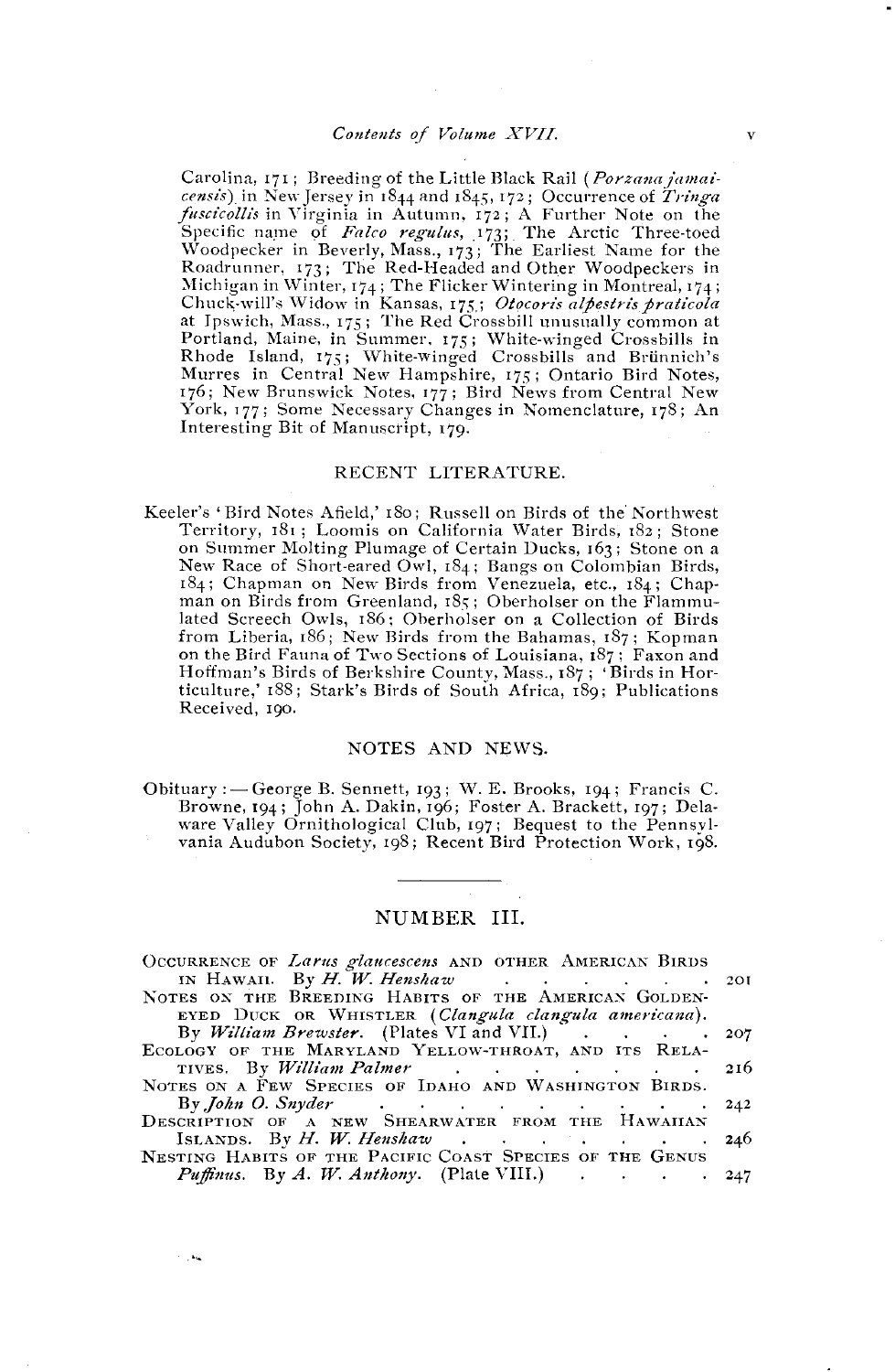- DESCRIPTIONS OF THIRTY NEW NORTH AMERICAN BIRDS, IN THE BIOLOGICAL SURVEY COLLECTION. By E. W. Nelson 253
- A NEW SUBSPECIES OF THE GENUS Hylocichla. By Reginald Heber Howe, Jr. 270
- Heber Howe, Jr.<br>AN ACCOUNT OF THE NESTING HABITS OF FRANKLIN'S ROST GULL (Larus franklinii), AS OBSERVED AT HERON LAKE IN SOUTHERN MINNESOTA. By Thomas S. Roberts, M. D. (Plates  $IX-XI$ . 272 NOTES ON A COLLECTION OF BAHAMA BIRDS. By Outram Bangs.  $283$

#### GENERAL NOTES.

The Red-necked Grebe in Michigan in Winter, 293; The Dovekie (Alle alle) on the Coast of Virginia, 293; The American Egret in Connecticut, 294; Notes on the Nesting of the Blue-throated Hummingbird, 294; Evening Grosbeak (Coccothraustes vesperrinns), 294; Feeding Habits of the Pine Siskin, 295; Large<br>Flight of White-winged Crossbills on Long Island, N. Y., 295;<br>The Lark Finch and Baird's Bunting on Long Island, N. Y., 295;<br>Bachman's Sparrow in Virginia, 296; Lo Bird Notes, 297; Seven New Birds for Colorado, 298; Bird Notes from Sao Paulo, Brazil, 298; Sanitary Habits of Birds, 299.

#### RECENT LITERATURE.

Rothschild and Hartert's 'Review of the Ornithology of the Galapagos Islands,' 300; Salvadori and Festa on Birds of Ecuador, 303; Oberholser on Birds from Centra Asia, 304; Oberholser on a Collection of Birds from Madagascar, 304; Oberholser on Birds from Santa Barbara Islands, 304; Van Denburg's Notes on Birds of Santa Clara County, California, 305; Bonhote's List of the Birds of New Providence, Bahamas, 305; Richmond on New Species of Birds, 305; Bangs on a New Quail-Dove from Colombia, 306; Dugmore's 'Bird-Homes,' 306; Pearson's 'Beyond<br>Petsora Eastward,' 307; Collett and Nansen's Birds of the Norwegian North Polar Expedition, 308; Stone on the McIlhenny Collection, 301; Jones on Warblers' Songs, 311; Proceedings of<br>the Nebraska Ornithologists' Union, 311; Chapman's 'Bird<br>Studies with a Camera,' 312; Farr's Check-List of New York Birds, 313; Palmer on Legislation for the Protection of Birds,' . 314; Publications Received, 315.

#### CORRESPONDENCE.

Formaldehyde as an Aid in Collecting Ornithological Specimens, 318.

#### NOTES AND NEWS.

Obituary: - Professor Alphonse Milne-Edwards, 320; Edgar Leopold Layard, 321; Percy S. Selous, 321; College of Forestry Lectures, Cornell University, 322; Fiftieth Anniversary of the German Ornithological Society, 322 ; The Outlook for Bird Protection in North America, 323; Errata, 324.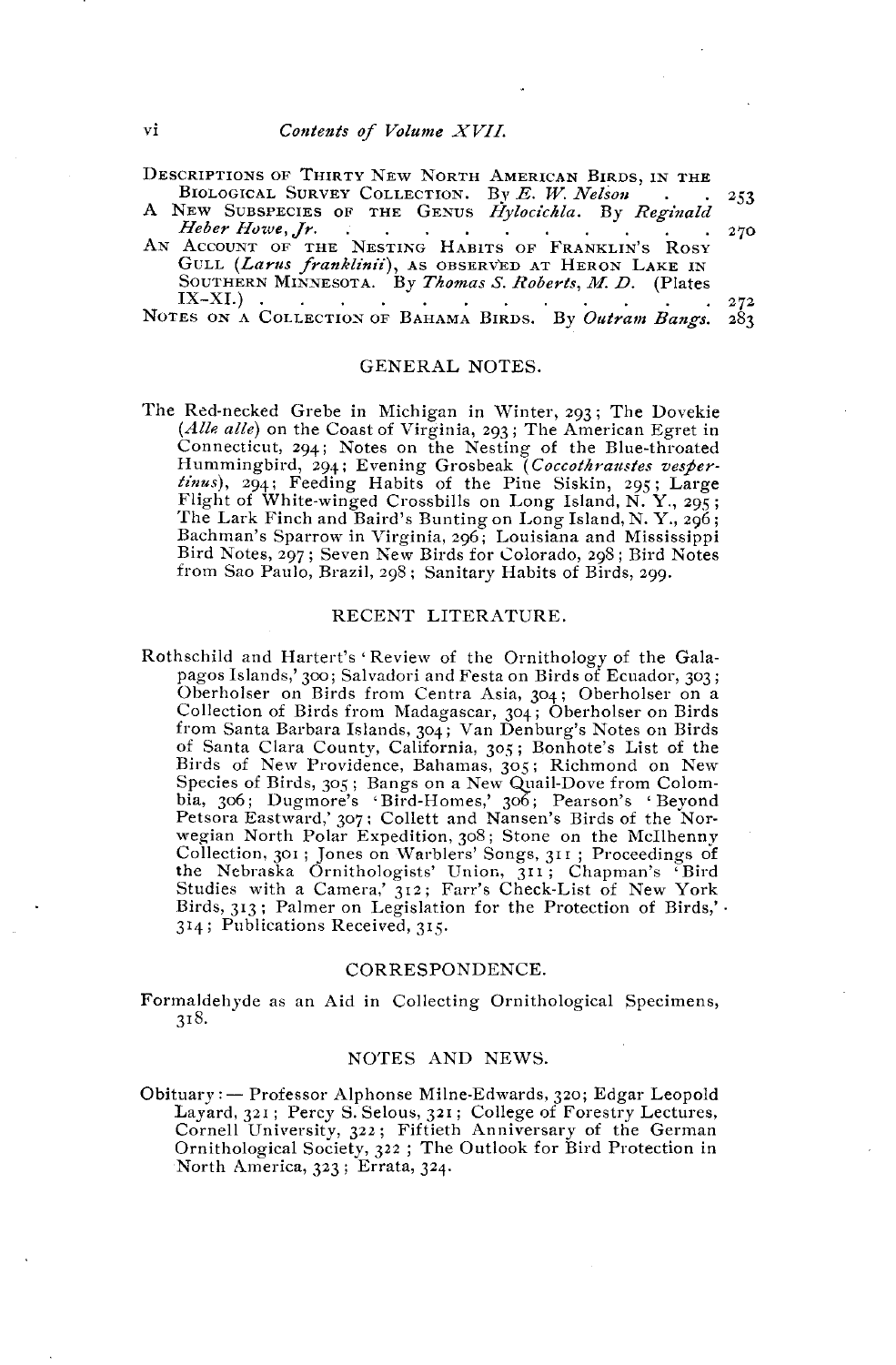#### NUMBER IV.

| (Plate XII.) $\cdots$ $\cdots$ $\cdots$ $\cdots$ $\cdots$ $\cdots$ $\cdots$ 325                                |
|----------------------------------------------------------------------------------------------------------------|
| APTOSOCHROMATISM.' By J. A. Allen 327                                                                          |
|                                                                                                                |
| $Carroll$ 337                                                                                                  |
|                                                                                                                |
| liam H. Kobbé de contra de la contra de la contra de la contra de la contra de la contra de la contra de la co |
|                                                                                                                |
| Saunders 358                                                                                                   |
|                                                                                                                |
| BIA. By J. A. Allen<br>THE MOULT OF THE NORTH AMERICAN SHORE BIRDS ( <i>Limicola</i> ).                        |
|                                                                                                                |
| By $Dr.$ Jonathan Dwight, $Jr$ . 368                                                                           |
|                                                                                                                |

#### **GENERAL NOTES.**

Occurrence of the Little Blue Heron in Labrador, 386; The Marbled Godwit at Pine Point, Maine, 386; The Swallow-tailed Kite at Piermont, N. Y., 386; The Western Red-tail at Toronto, Canada, 386; Description of the Nesting Plumage of Falco islandus, 387; Prairie Horned Larks Nesting in Maine, 387; The European<br>Linnet in Westchester County, N. Y., 388; The Rough-winged<br>Swallow Breeding in Connecticut, 389; The Proper Name for the Florida Yellow-throat, 389; The Mockingbird at Barnegat, N. J., and on Long Island, N. Y., 390; Brief Michigan Notes, 399; List of the Rarer Birds met with during the Spring of 1900 in the Immediate Vicinity of Toronto, 391.

#### RECENT LITERATURE.

Beyer's 'The Avifauna of Louisiana,' 392; Burns's 'A Monograph<br>of the Flicker,' 393; Nash's Check-List of the Birds of Ontario,'<br>394; Macoun's 'Catalogue of Canadian Birds,' 394; Proceedings 374, Straward Valley Ornithological Club, 395; Cooke's 'Fur-<br>ther Notes on the Birds of Colorado,' 396; 'Economic Ornithology,' 396; Meyer and Wigelsworth's 'Birds of Celebes,' 399; Publications Received, 401.

#### CORRESPONDENCE.

Habits of the Goony, and Notes on Variability of Birds' Songs, 403.

#### NOTES AND NEWS.

Announcement respecting 'The Auk,' 404; Eighteenth Annual Congress of the A.O. U., 404; Notice of the death of C.C. Marble,<br>404; Ridgway's 'Birds of North and Middle America,' 404 New Onithological Publications, 405.

 $\label{eq:Gauss} \frac{1}{N} \left( \frac{1}{N} \left( \left| \mathcal{L}_{\mathcal{M}} \right| \right) \left| \mathcal{L}_{\mathcal{M}} \right| \left| \mathcal{L}_{\mathcal{M}} \right| \right) \left| \mathcal{L}_{\mathcal{M}} \right| \leq \frac{1}{N} \left( \left| \mathcal{L}_{\mathcal{M}} \right| \right) \left| \mathcal{L}_{\mathcal{M}} \right| \leq \frac{1}{N} \left( \left| \mathcal{L}_{\mathcal{M}} \right| \right) \left| \mathcal{L}_{\mathcal{M}} \right| \leq \frac{1}{N}$ 

PACE